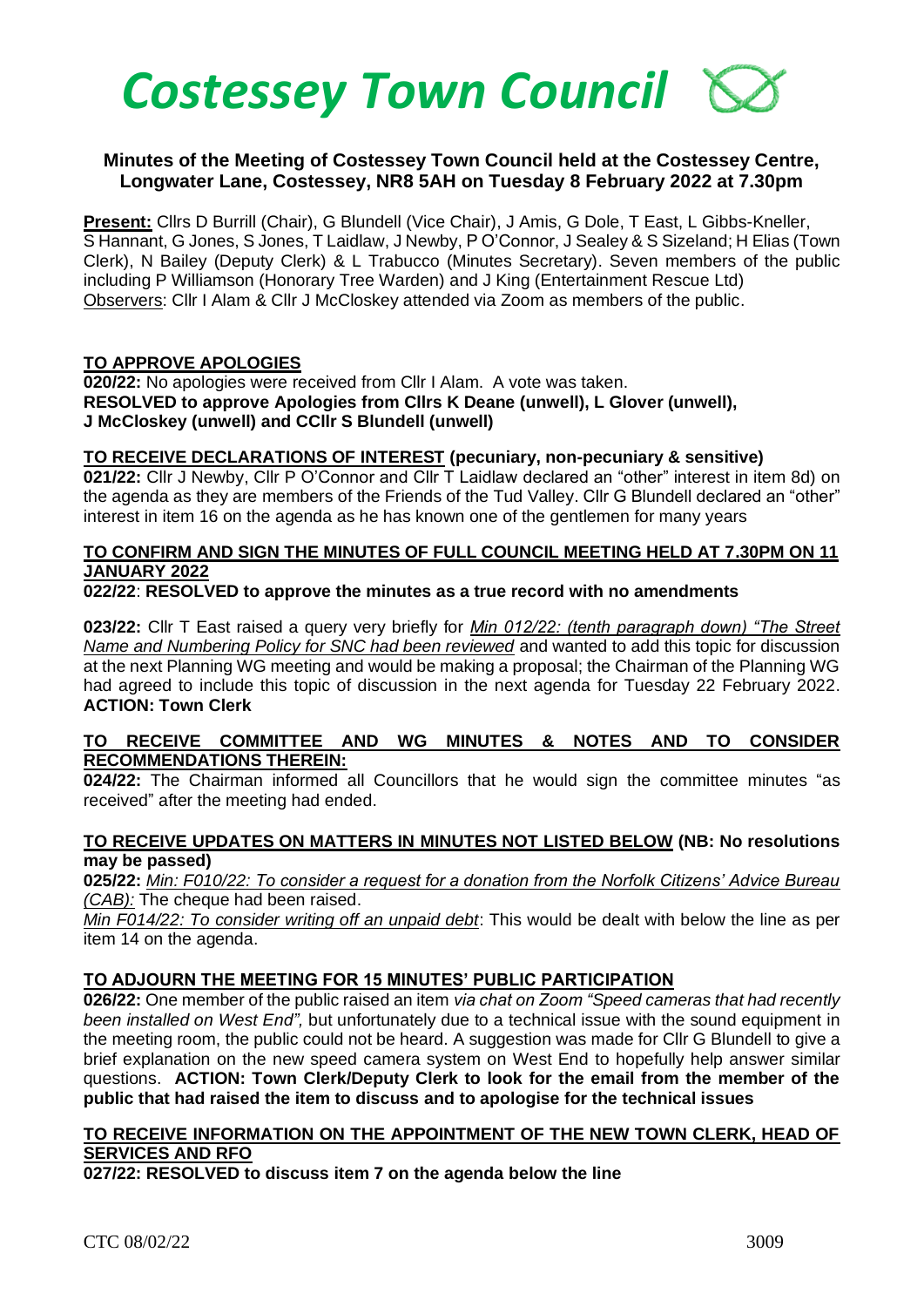# **FINANCE MATTERS**

**028/22:** Cllr G Jones informed members that items a) & b) could be taken together, a*) To approve the accounts for November 2021 and receive a budget report & b) To approve the accounts for December 2021 & receive a budget report:* Cllr G Jones stated that the accounts were in order. In the November accounts there was a small error with the Hall Hire figures in the narrative report which had been amended to reflect the correct figures in the accounts; the Unity account used to refund deposits to hall hirers was running well. A question was raised to find out if *petty cash* was still needed or if could it be scrapped and eventually be changed to a "contactless" payment system, and an explanation was given with examples where the office needs access to cash daily. A comment was made on behalf of a resident who had raised a query why CTC was unable to accept contactless and "chip and pin" card payments over the phone and an explanation was given of the excessive cost involved in the setup of the "payments processing system" against the transaction of payments and therefore not worth doing. Council had looked into introducing card payments twice previously

**RESOLVED to approve the accounts for November 2021 in the balance of £1,116,569 RESOLVED to approve the accounts for December 2021 in the balance of £1,046,474**

**029/22:** A brief explanation was made about the phased budget forecast year to date.

**030/22:** *c) To approve payment of the Proludic invoice for £63,297.79 plus VAT:* a final inspection would take place on Wednesday 9 February 2022, and it was agreed to pay the Proludic invoice subject to a satisfactory final inspection report.

**RESOLVED to approve payment of the Proludic invoice for £63,297.79 plus VAT subject to a satisfactory final inspection report. ACTION: Town Clerk**

**031/22:** *d) To consider a request from the Honorary Tree Warden for £2,500 towards the Well-BEEing hexagonal flower beds project:* The Chairman asked P Williamson (Honorary Tree Warden) to give a brief background on the project; Grants obtained by the Friends of the Tud Valley were being used to install five new flower beds at Longwater Lane ground; the project had been phased while a request to CTC to consider funding £2,500 in order to complete the Well-Bee-ing hexagonal flower beds ready for the springtime planting and then for the Queen's Jubilee was made. A suggestion was made to reduce the number of hexagonal flower beds, to keep the five already installed and therefore reducing the amount needed to complete the project. A further suggestion was made that remaining monies in the Grants budget could be given to the Royal British Legion towards their memorial. A comment was made about the successful sociable Community Gardening Club recruiting 40 members which continues to attract new members of different ages; one group had since refurbished the neglected raised bed by the Library in Breckland Park. Another suggestion was made to give the Honorary Tree Warden what was outstanding on the project funding, based on what CTC had already contributed to other projects.

**A PROPOSAL was made to award Friends of the Tud Valley £2,500 to finish the Well-BEE-ing flower beds Project** 

**An AMENDMENT to the proposal was made to send the request back to Finance Committee and to restrict project funding to £1,000. A vote was taken: For: 6 Against: 8 The amendment to the proposal was NOT approved**

**RESOLVED to give Friends of the Tud Valley £2,500 towards the extra two beds to complete the Well-BEE-ing hexagonal flower beds project. (For: 10 Against: 5). ACTION: Town Clerk**

**TO CONSIDER THE ARRANGEMENTS FOR THE FETE 2022** (see also Fete notes above & proposal below the line)

**032/22:** Cllr G Blundell confirmed he had received a quote from CIA First Aid support, and they had confirmed availability on site for both days and would be able to give demonstrations or sessions on first aid tips. A sponsor had been happy to offer a large amount as long as they were the sole estate agent sponsoring the event. The *Fireworks* display would be slightly shorter, and the *Event Guide*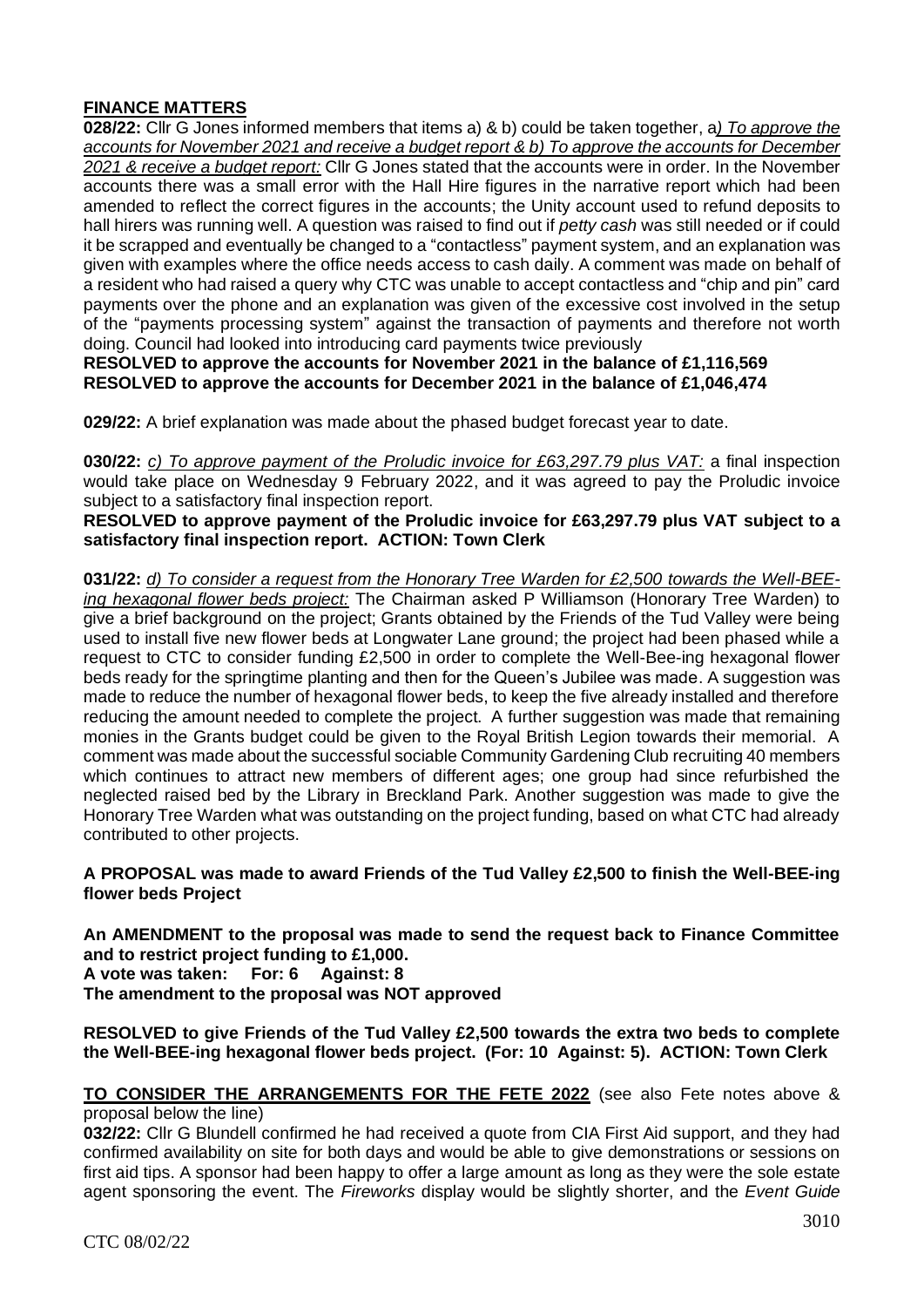would allocate the centre 2 pages of advertisements with a quarter page option, charging £50 per advertisement. The event guide would be sold at £1.00.

### **TO RECEIVE CORRESPONDENCE** (Vernal or written)

**033/22:** None

#### **TO CONSIDER THE LATEST GOVERNMENT GUIDANCE ON COVID 19**

**034/22:** The Government had announced that England was still on Plan A in response to the risks of the Omicron variant. CTC would continue to act carefully and remain cautious as previously. Wearing masks and social distancing should be encouraged and this would be reviewed in March 2022. A query was raised about remote meetings going forward all being in person and the Chairman agreed that this topic should be discussed at the next Full Council meeting in March 2022. It was noted that the next Planning Committee meeting would be in person as the new sound equipment needed to be tested further. After much discussion it was agreed that *remote meetings* should be added on the agenda at the next Full council meeting in March. **ACTION: Town Clerk**

#### **035/22: THE NEXT FULL COUNCIL MEETING WAS CONFIRMED AS TUESDAY 8 MARCH 2022 at 7.30PM**

**036/22: RESOLVED to exclude the press and public from the meeting under the Public Bodies (Admissions to Meetings) Act 1960 on the grounds that it was not in the public interest to disclose on the items below due to the discussions relating to contracts and staffing.** Live streaming was stopped due to Council entering closed session; members of the public were asked to leave the meeting room; one member of the public would be called when their item was to be discussed

### **THE FOLLOWING ITEMS WERE DISCUSSED IN CONFIDENCE**

#### **TO CONSIDER ANY CONFIDENTIAL ITEMS FROM THE FINANCE COMMITTEE** (see above)

**037/22:** A brief resumé was given about the five good candidates interviewed. Thanks were expressed to the Consultant. A formal job offer had been made, references sought, but had not yet been received, and a potential starting date had been discussed. Unsuccessful candidates had been informed. The successful candidate would be announced when all the information had been received.

#### **038/22:** *Min F014/22: To consider writing off an unpaid debt:* It was advised that it was uneconomical to pursue.

#### **RESOLVED to write off this unpaid debt as uneconomical to pursue**

#### **TO APPROVE THE WORDING OF THE LEASE FOR THE TAVERHAM LANE SQUARE OF LAND AND SIGNING BY THE CHAIRMAN**

**039/22:** Copy of the draft lease had been provided ahead of the meeting and a brief explanation of the background was given.

#### **RESOLVED to approve the wording of the lease for the Taverham Lane Square of Land and signing by the Chairman. ACTION: Town Clerk/Chairman**

**040/22:** Cllr T Laidlaw mentioned that the *District & County Councillors' Report* had been missed off the agenda, therefore he gave a very brief update on the recent Cabinet meeting.

**041/22:** It was agreed to discuss item 17 on the agenda before item 16 on the agenda

#### **TO CONSIDER CONFERRING THE HONOUR OF** *HONORARY FREEMAN* **OF COSTESSEY ON RESIDENTS**

**042/22:** Two residents had been considered for receiving the honour of Honorary Freeman / Freewoman.